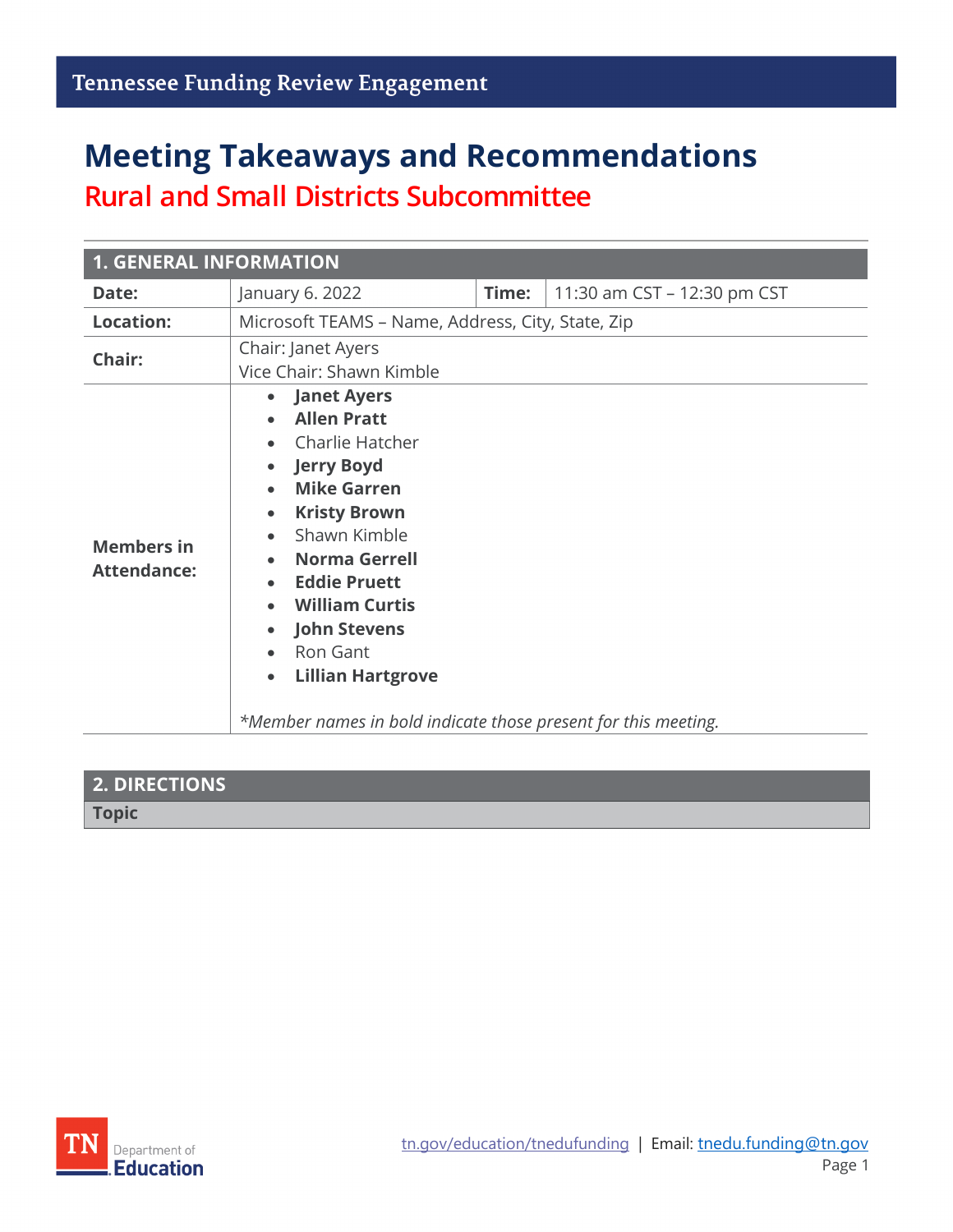Please list specific supports and services that you would like to see incorporated into the funding formula for each category. (In other words, what supports and services do you think are most important so that the cost of those supports and services can be included. It does not mean a district MUST spend money in a certain way, only that they would be funded to do so). Please prioritize each item as a:

- **Must Have:** Those supports and services required as a result of federal and/or state law, for safety, or similar.
- **Should Have:** Those supports and services that may not be mandatory but are essential to ensure the student or student group receives access to a quality education.
- **Nice to Have:** Those supports and services that are not mandatory and not essential, but (1) may provide a clear and added benefit to students and (2) have a clear return on the investment related to student achievement and future success.
- **Long Shot:** All other supports and services ideas.

### **Subcommittee Supports and Services Prioritization**

|             | <b>SUBCOMMITTEE FEEDBACK AND REFLECTIONS</b>                                                                                                                                                                                                                                                                                                                                                                                                                                                                                                                                                                                                                                                                                                                                 |
|-------------|------------------------------------------------------------------------------------------------------------------------------------------------------------------------------------------------------------------------------------------------------------------------------------------------------------------------------------------------------------------------------------------------------------------------------------------------------------------------------------------------------------------------------------------------------------------------------------------------------------------------------------------------------------------------------------------------------------------------------------------------------------------------------|
| <b>BASE</b> | The base should be high enough to result in an overall increase for all districts<br>and students with greater needs should be implemented. Needs that apply to<br>all students should be included in base funding.<br>Additional recurring per pupil state funding should put Tennessee at or<br>above the national average for financially supporting education.                                                                                                                                                                                                                                                                                                                                                                                                           |
|             | Overall, there needs to be more clarity on local contribution expectations and<br>state approach on fiscal capacity. Administrators' ability to predict the level of<br>funding anticipated for the school year and community transparency over<br>calculations are critical.                                                                                                                                                                                                                                                                                                                                                                                                                                                                                                |
|             | Local fiscal capacity longstanding issues should be addressed<br>simultaneously as a new funding formula is developed.<br>Improvements to fiscal capacity calculations should work hand in<br>hand with this time the state has allocated to increase outcomes.<br>Calculate local fiscal capacity at the district level, not the county. Districts<br>$\bullet$<br>within a county can have varying levels of wealth, so the current<br>calculation model should be changed. Almost all districts spend more<br>than the BEP requires.<br>Tennessee should move to an absolute fiscal capacity model. This is<br>$\bullet$<br>where the state would set minimum expectations on percentage of local<br>resources devoted to education and uses state resources to cover the |

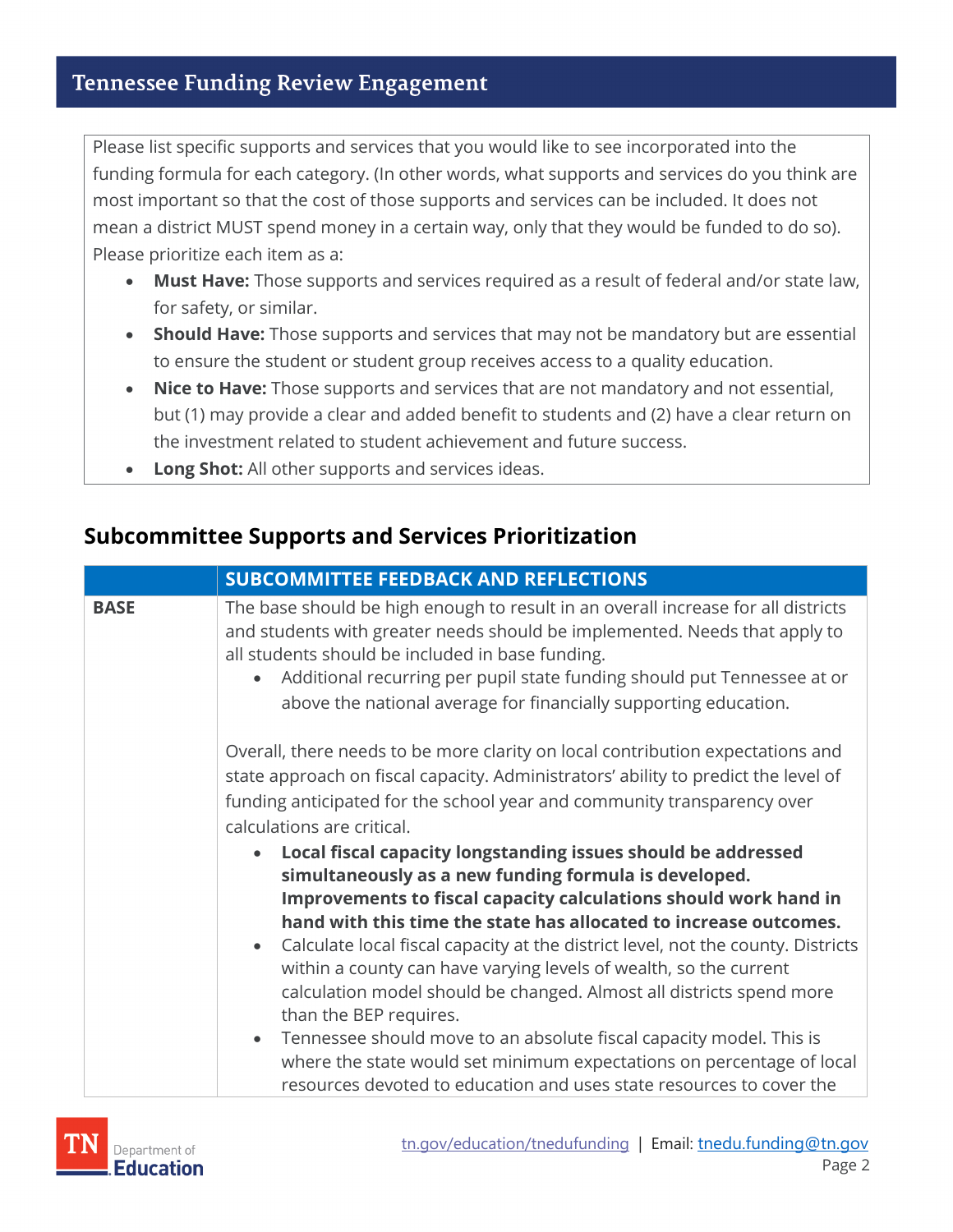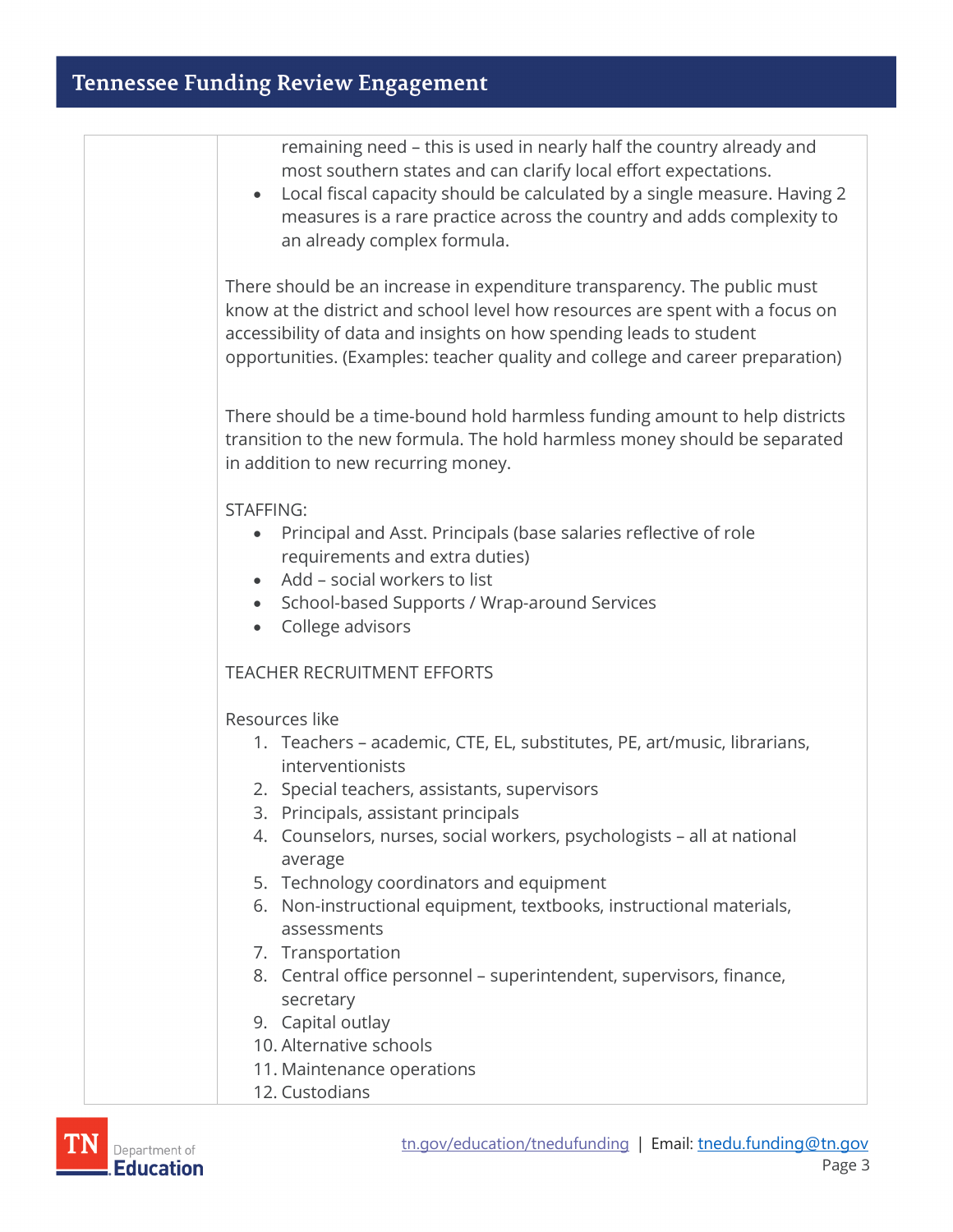| <b>WEIGHT</b> | Weight strengths should be included in the state funding formula and meeting<br>or exceeding national benchmarks. Overall, student-based school funding<br>formulas are the most common model. Tennessee is one of the few states<br>whose current funding formula is primarily resource-based.<br>Tennessee should A) Adopt the student-weighted funding formula and B)                                                                                                                                |
|---------------|---------------------------------------------------------------------------------------------------------------------------------------------------------------------------------------------------------------------------------------------------------------------------------------------------------------------------------------------------------------------------------------------------------------------------------------------------------------------------------------------------------|
|               | address the local fiscal capacity approach concerns to account for community<br>ability to support education listed in the above section.                                                                                                                                                                                                                                                                                                                                                               |
|               | This subcommittee recommends the following 6 weights to be included in the<br>new funding formula:                                                                                                                                                                                                                                                                                                                                                                                                      |
|               | Sparsity weight for rural and small school districts (must-have)<br>Student needs by geography should be considered in sparse<br>population areas as it pertains to the number of schools needed and<br>transportation costs. This would benefit schools and districts that<br>may not be categorized as rural but would still be in need of these<br>resources.<br>Sparsity is a more common weight, present in 34 states' funding<br>formulas currently, reflecting the number of students per square |
|               | mile.<br>Unique rural needs such as funding for high-quality teacher<br>recruitment and retention, more competitive teacher salaries,<br>rural wraparound and mental health services (especially in<br>response to COVID), improved internet access, transportation<br>needs, and expanding leadership capacity should be addressed<br>through this sparsity weight.<br>Currently, rural schools struggle with inadequate funding for all                                                               |
|               | essential personnel (teachers, administrators, nurses, social workers,<br>SROs, support staff, psychologists and librarians). This would be<br>supported by a sparsity weight.<br>- This is especially critical to support teacher evaluations!<br>Economically disadvantaged weight (ED) (must-have)<br>Additional wraparound services such as medical programs and<br>mental health resources are needed for students who lack adequate<br>care                                                       |
|               | Concentrated poverty (CP) weight (must-have)                                                                                                                                                                                                                                                                                                                                                                                                                                                            |

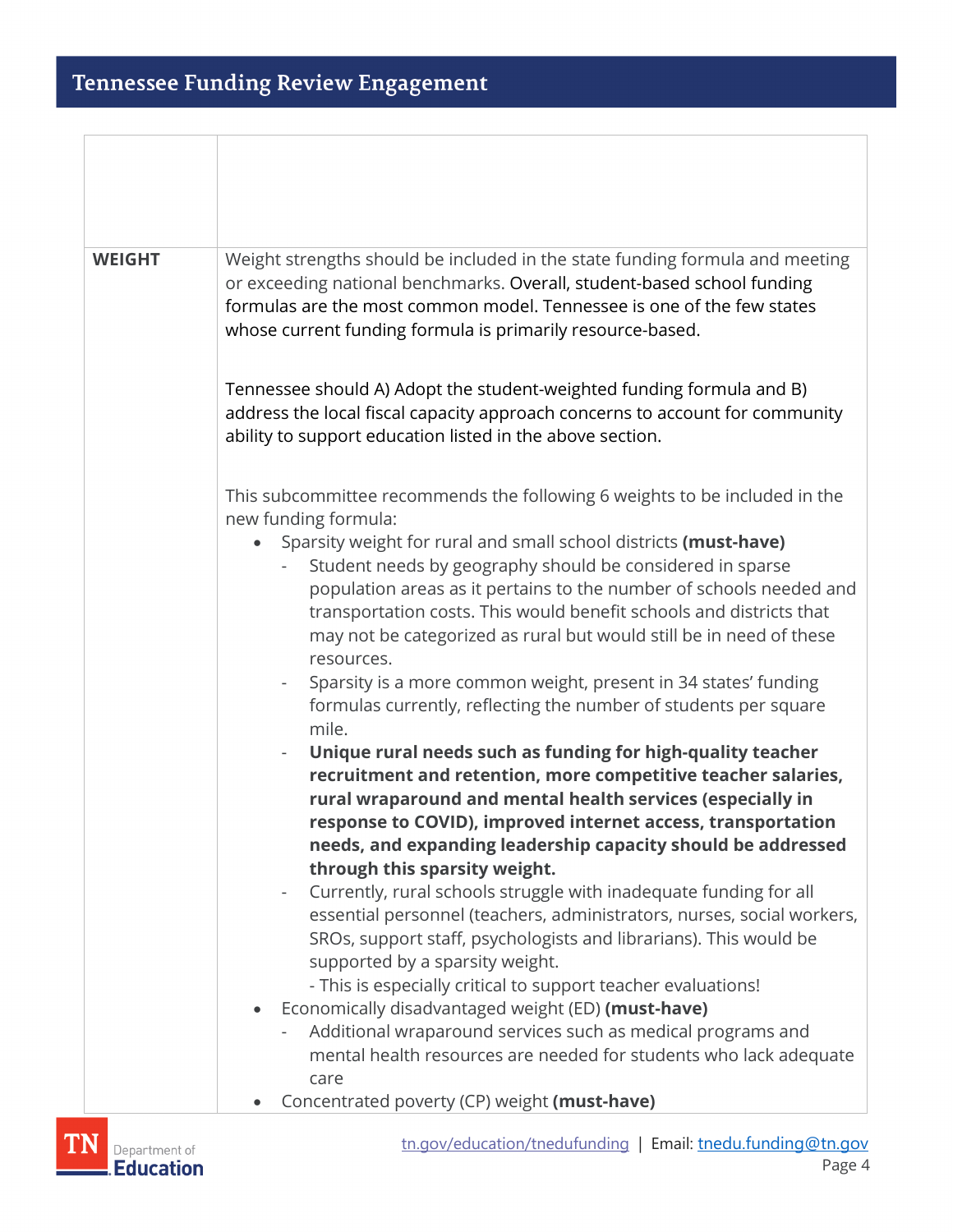|                | While rural schools have unique operational challenges, these get<br>compounded when economically disadvantaged students are a<br>significant share of your population.<br>Special Education weight (SPED)<br>This should be done reflecting the tiers of special needs. The special<br>education weight includes gifted students.<br>This reflects individual student needs and the cost of educating<br>every student.<br>English Language Learners weight (ELL)<br>Charter enrollment weight<br>$\bullet$ |
|----------------|--------------------------------------------------------------------------------------------------------------------------------------------------------------------------------------------------------------------------------------------------------------------------------------------------------------------------------------------------------------------------------------------------------------------------------------------------------------------------------------------------------------|
| <b>DIRECT</b>  | Direct funding should be shared via additional dollars or an increased                                                                                                                                                                                                                                                                                                                                                                                                                                       |
| <b>FUNDING</b> | investment in base funding and weighted funding.                                                                                                                                                                                                                                                                                                                                                                                                                                                             |
|                |                                                                                                                                                                                                                                                                                                                                                                                                                                                                                                              |
|                | The following should be included in additional dollars:                                                                                                                                                                                                                                                                                                                                                                                                                                                      |
|                | Expand career and technical education (CTE) funding                                                                                                                                                                                                                                                                                                                                                                                                                                                          |
|                | This would include additional funding for staff, transportation,                                                                                                                                                                                                                                                                                                                                                                                                                                             |
|                | equipment, building more industry and business partnerships, etc.                                                                                                                                                                                                                                                                                                                                                                                                                                            |
|                | - Additional dollars to support Dual Enrollment (DE) programs and                                                                                                                                                                                                                                                                                                                                                                                                                                            |
|                | expand participation.                                                                                                                                                                                                                                                                                                                                                                                                                                                                                        |
|                | Direct funding for students to take and retake the ACT should be<br>$\bullet$<br>included.                                                                                                                                                                                                                                                                                                                                                                                                                   |
|                | Direct funding to provide school safety plans and personnel should be                                                                                                                                                                                                                                                                                                                                                                                                                                        |
|                | included.                                                                                                                                                                                                                                                                                                                                                                                                                                                                                                    |
|                | Fund districts to employ data analysts to increase funding transparency                                                                                                                                                                                                                                                                                                                                                                                                                                      |
|                | and provide training and professional development for this need. Data                                                                                                                                                                                                                                                                                                                                                                                                                                        |
|                | needs would include data collection, reporting, and transparency.                                                                                                                                                                                                                                                                                                                                                                                                                                            |
|                | Fund smaller class sizes - this is especially important for high needs                                                                                                                                                                                                                                                                                                                                                                                                                                       |
|                | students and schools who are in need of most support.                                                                                                                                                                                                                                                                                                                                                                                                                                                        |
|                | Additional funds for capital projects, maintenance, facilities and                                                                                                                                                                                                                                                                                                                                                                                                                                           |
|                | infrastructure needs, and regular technology updates.                                                                                                                                                                                                                                                                                                                                                                                                                                                        |
|                | Provide flexible funding for schools to invest in meaningful after school<br>$\bullet$                                                                                                                                                                                                                                                                                                                                                                                                                       |
|                | programs, STEM camps, internships that will increase college and career                                                                                                                                                                                                                                                                                                                                                                                                                                      |
|                | readiness, civics education, fine arts programs, and sustainability of                                                                                                                                                                                                                                                                                                                                                                                                                                       |
|                | innovative programs and tools for rural schools.<br>High-dosage learning loss tutoring should expand to all grades K-12.                                                                                                                                                                                                                                                                                                                                                                                     |
|                | To further support personnel needs, direct dollars toward offering                                                                                                                                                                                                                                                                                                                                                                                                                                           |
|                | additional benefits for staff are essential. This can include offering                                                                                                                                                                                                                                                                                                                                                                                                                                       |
|                | childcare, tuition reimbursements, low-interest home loans, and other                                                                                                                                                                                                                                                                                                                                                                                                                                        |
|                | benefits to attract candidates to the profession.                                                                                                                                                                                                                                                                                                                                                                                                                                                            |